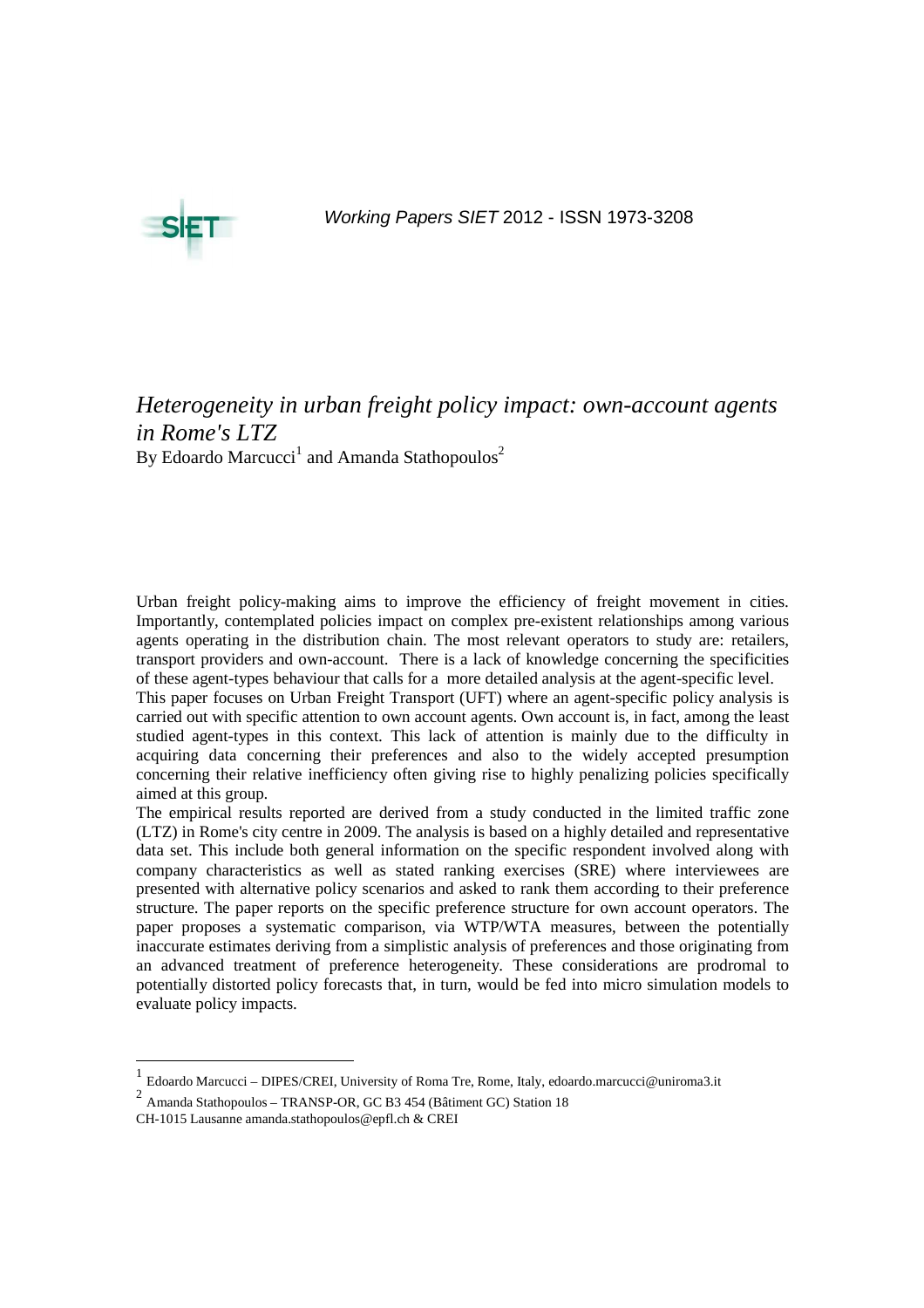Various forms of heterogeneity are explored. The data allow the analysis, among other socioeconomic characteristics, of the impact that belonging to specific macro-freight-sectors has on the attributes used in the SRE. Furthermore, adopting a latent class (LC) specification, we test for the presence of respondent clusters in evaluating the policy mix considered for implementation. The paper addresses methodologically innovative issues; uses a new, detailed and significant data set; discusses a policy relevant issue and produces useful information from a policy-making perspective. The quantification of WTP and WTA measures for possible policies to be implemented provides an important benchmark both for policy makers as well as for researchers in this sector.

Keywords: freight operators; own-account; preference heterogeneity, limited traffic zone.

## 1. **Introduction**

Urban freight policy-making aims to improve freight movement efficiency. Policies impact on complex pre-existent relationships among various agents operating along the distribution chain. Among these, the most relevant are: retailers, transport providers and own-account. A thorough understanding of the specificities of each of these agents' needs, concerns and preferences is rarely analysed in current research. This is mainly attributable to the lack of appropriate data notwithstanding the widely recognized need to analyse the potentially diversified policy effects. These considerations assume a particular interest when considering the intricate and interrelated environment within which the three agents are operating. In other words, there is a need for more detailed analysis at the agent-specific level. Notably, policy implementation may produce undesired results when behavioural and contextual aspects are not explicitly considered in freight transport in general and in urban freight transport (UFT) in particular. There seems to be no onesize-fits-all policy readily available for implementation (Stathopoulos et al. 2012).

This paper focuses on UFT agent-specific policy analysis, in general, and contributes to filling a knowledge gap by studying own account agents, in particular, which are among the least studied agents involved in UFT. This lack of attention to this particular agent-type is mainly due to the difficulty in acquiring data concerning their preferences and also to the widely accepted presumption concerning their relative inefficiency often giving rise to penalizing policies specifically aimed at this category. In other words, if the number of this specific agent-type has to be reduced, usually based on un-tested presumptions, why bother studying it? Recent research conducted in Italy (Danielis et al., 2010) shows that the alleged lower efficiency of own account transport is not always supported by empirical evidence and, even when this is the case, the overall situation is highly diversified among specific freight sectors and supply chains. In other words, policymakers cannot intervene with simple and rough instruments expecting homogeneous impacts and responses. The results of the study reported testify to the presence of relevant heterogeneity among own account operators and consequently underlines the potentially biased estimates that could ensue from a simplistic study of own account preferences.

 The empirical results reported are derived from a study conducted in the limited traffic zone (LTZ) in Rome's city centre. The analysis is based on a highly detailed and representative data set collecting a wide range of information including both general information on the specific respondent involved and his/her company's characteristics as well as stated ranking exercises (SRE) where interviewees are presented with alternative policy scenarios. Drawing on the data collected, the paper reports on the differentiated preference structure for own account operators. A systematic comparison is performed, via willingness to pay (WTP)/ willingness to accept (WTA), between the potentially distorted scenario evaluations deriving from the adoption of a simplified and generic analysis of preferences for own account operators taken together and an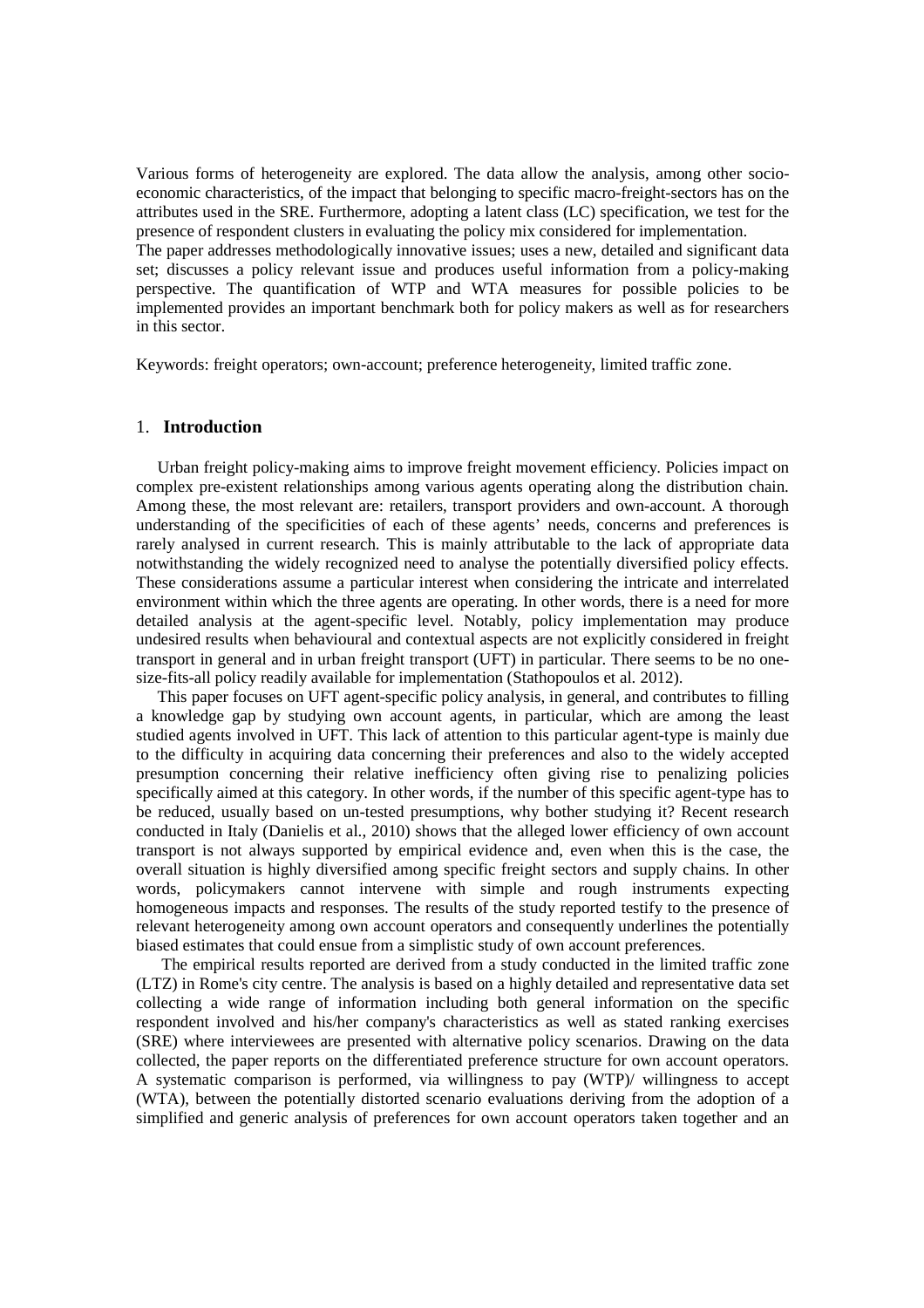advanced accounting for preference heterogeneity. This allows us to comment on the potentially distorted policy forecasts that would be fed into micro simulation models to evaluate policy impacts.

Various forms of heterogeneity are explored and tested in this paper. The most fundamental and relevant pertains to the attributes included in the utility function of the agents considered. In particular, drawing on previous evidence (Stathopoulos et al. 2011) we assume that the timewindows attribute has a relevant impact only in own-account agents' utility functions. The data collected allow us to analyse, among other characteristics, the impact that belonging to specific macro-freight-sectors has on the attributes used in the policy rankings. Furthermore, adopting a latent class (LC) specification, we test, for each member-type, for the presence of unobserved classes in responding to the policy mix considered for implementation, again underlining the bias in estimates when adopting simplistic model specifications.

The paper is structured as follows. Section 2 reports a brief overview of the relevant literature concerning agent-type analysis for urban freight transport (UFT). Section 3 describes the study context while section 4 reports on the development of the survey instrument and describes data. The econometric results are reported in section 5, while section 6 concludes.

# 2. **Literature review**

Aggregate models are typically used when modelling freight. Little attention is usually paid to the critical role that individual actors play in the decision making process. This section reports and discusses recent findings drawn from an increasingly behavioural approach to UFT. In particular, Hensher and Figliozzi (2007) convincingly argue that standard approaches do not account for the complexity of freight movements at different geographical scales thus missing potentially relevant motivations for current scenarios. Behavioural models, a sub-set of disaggregate models explicitly consider stakeholders' utility maximization efforts. One has to identify key decision makers to develop a modelling framework adopting an agent-based micro-simulation approach capable of describing and forecasting the behaviour of the specific actors involved (Liedtke and Schepperle, 2004). Several authors (Gray, 1982; Wisetjindawat et al., 2005; de Jong and Ben-Akiva, 2007; Hensher and Figliozzi, 2007; Samimi et al., 2009; Yang et al., 2009; Roorda et al., 2010) believe UFT is one of the most appropriate fields to develop agent-based micro models. Policy changes influencing fuel prices, land use patterns and pricing strategies might alter the relative convenience of different UFT options. Puckett and Greaves (2009) argue that it is important to consider jointly both the instruments available to policy makers and the set of attributes influencing freight behaviour to understand the potential impacts that any policy might produce in terms of market outcomes. This is exactly what policy makers like to know *ex-ante* before implementing a given policy. It is important to identify incentives/disincentives with a relevant impact and quantify their bearing on the reference scenario before applying them in a real-life context. To do so one has to pinpoint the type of decision makers involved, discover under which constraints they operate, understand how they interact, and figure out on which set of freight service attributes they finally negotiate. This paper focuses on the role and preference of own account operators, which in the context we study, plays a relevant role (Danielis et al. 2011).

#### 3. **The study context: the roman freight limited traffic zone**

The results reported in this paper draws on between March to December 2009 for Volvo Research Foundation in cooperation with Centro Trasporti e Logistica (CTL) of Sapienza University in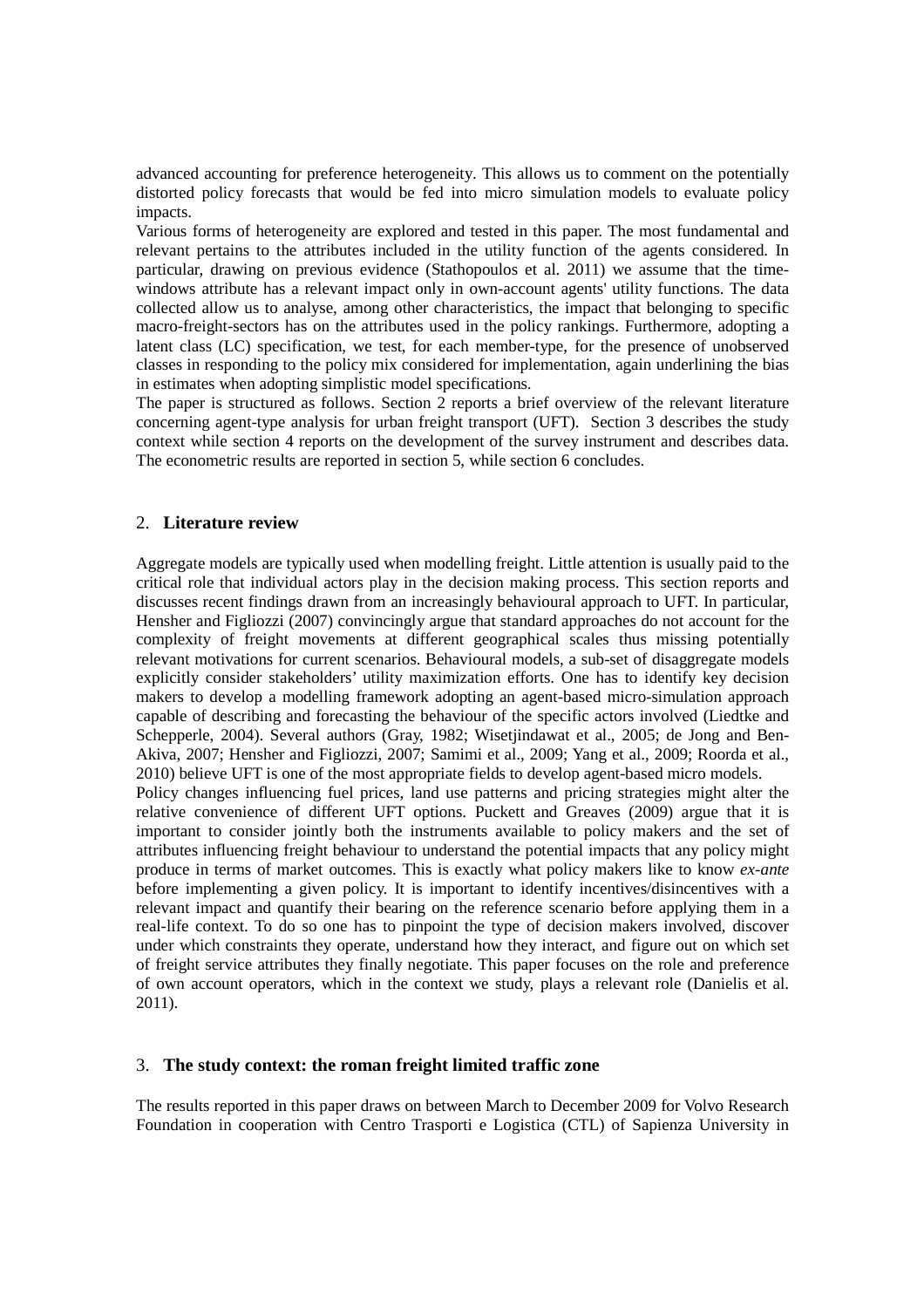Rome and, subsequently, expanded thanks to a MIUR 2008PRIN project. The formal institution of a Limited Traffic Zone (LTZ) in Rome's historical centre dates back to the late eighties. A  $5 \text{km}^2$  area was originally restricted to non-resident vehicles where the bans on traffic now apply both to passenger and freight vehicles. A specific legislation characterizes the 4km<sup>2</sup> LTZ area in the historical centre where only Euro 1 and later vehicles are allowed to enter with free access awarded only to residents while others (e.g. retailers and freight carriers) pay an access fee. The scheme, enforced by cameras and optical character recognition software, operates during daytime and the yearly permit costs  $565 \in$  per number plate. Specific time window regulations, especially aimed at own account operators, apply for access and parking of freight vehicles. Nonetheless, a wide range of exemptions applies to third party freight operators<sup>3</sup>.

Indeed, the regulation is essentially designed to foster the use of third account operations while discouraging lengthy parking of own account vehicles given the shortage of on-street parking. Time windows are, alas, not systematically enforced.

# 4. **Development of the survey instrument**

Receivers, carriers and forwarders are, traditionally, considered essential stakeholders in UFT system analysis (Ogden, 1992). The survey concentrate on studying three main supply chain agents: carriers, retailers and own account operators. The first two are well identified in the literature while stakeholder consultations carried out by the authors suggest considering own account operators as well (Stathopoulos et al., 2011). First of all, one has to define, select, develop and customize the attributes to include in the SRE. We report the evolution from stakeholder consultation to attribute definition while highlighting and motivating which specific attributes were included in the final questionnaire design. Indeed, the level of joint policy ex-ante acceptability was the main criterion for attribute inclusion. Subsequently, we describe how each attribute was defined, structured in levels and ranges and progressively differentiated by agent type to account for real-world agent-type specific constraints and preferences. The attribute selection drew on results deriving from previous stakeholder surveys. The following sections overview the attributes included, describe their characterization and motivates our following steps.

#### *4.1. Attributes included in the Stated Ranking Exercise*

Each alternative in the SRE is described by a set of attributes that can take several levels to describe ranges of variation when the alternatives are presented to the respondents. The attributes used were derived from three main sources, namely; a) literature survey; b) previous quantitative studies on city freight distribution in Rome; c) focus group meetings with relevant expert stakeholders. We conducted an extensive review of the current literature on *city logistics* with an agent-based perspective with the intent of identifying a set of potentially conflicting policy components when viewed from each of the different agent-type perspectives<sup>4</sup>.

Reviewing previous quantitative studies on city logistics in Rome (STA, 2001; Filippi and Campagna, 2008) and considering the expert stakeholder surveys helped selecting the attributes

<sup>&</sup>lt;sup>3</sup> A synthetic summary of the regulatory regime in place is reported in the Appendix.

<sup>4</sup> Nighttime deliveries, for instance, were considered efficiency enhancing by carriers but reputed a mere increase in costs by retailers.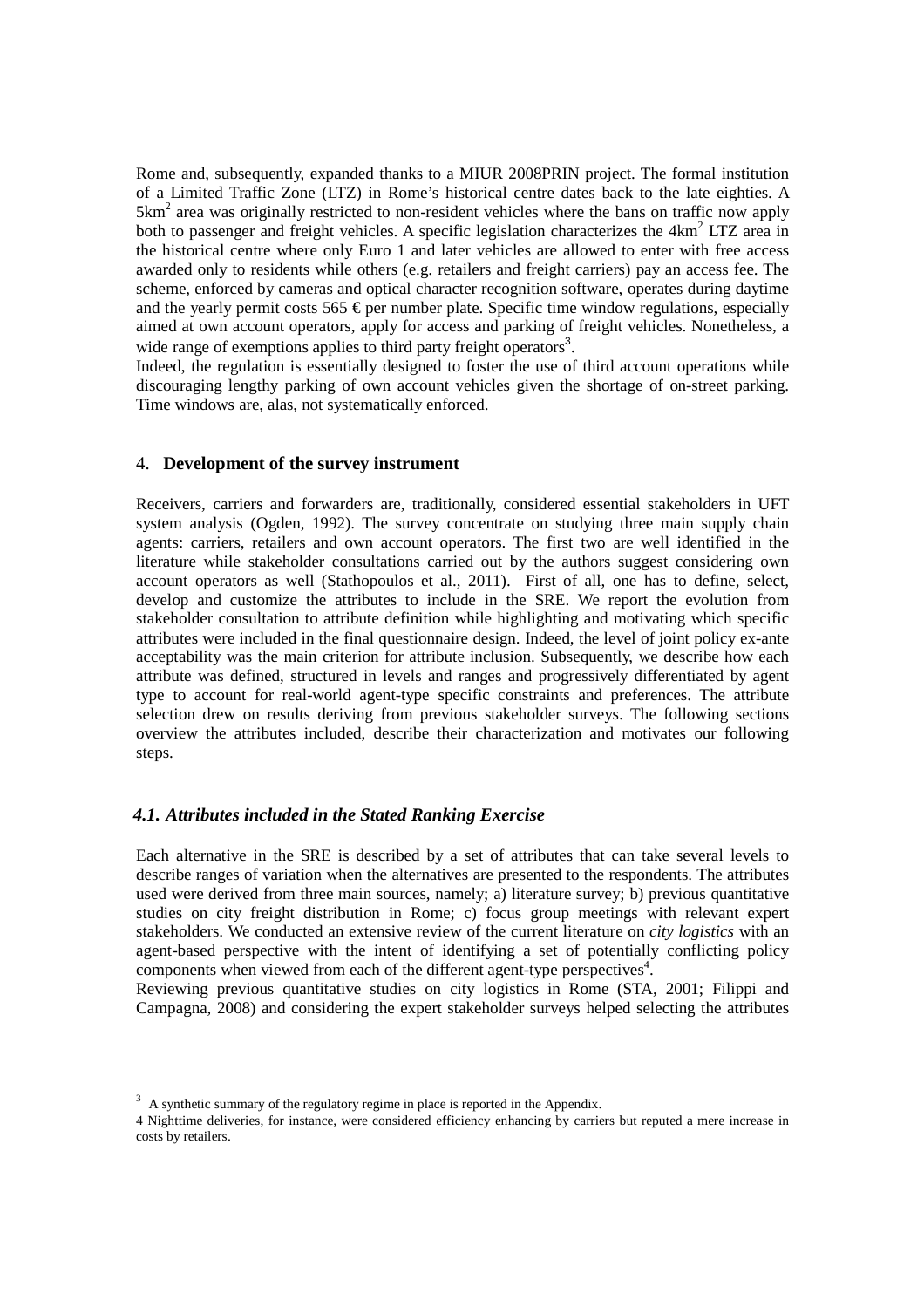for the SRE<sup>5</sup>. We selected attributes with a high level of shared support with the belief that this would facilitate the introduction and persistence of a given policy (Stathopoulos et al., 2011). The attributes that finally underwent pilot testing with real operators, were: 1) number of l/u bays; 2) probability to find  $1/u$  bays free; 3) time windows; 4) exemption from time windows; 5) entrance fees; 6) exemptions from entrance fees (Stathopoulos et al., 2011). Each of these six attributes has been on the political agenda for a long period and all were perceived as realistic measures to include in future policy mixes (Marcucci et al., forthcoming).

# *4.2. Agent-type differentiations*

SRE respondent-type differentiations were adopted after piloting with operators. The main agenttype diversification is the inclusion of the time window (TW) attribute only for own account operators due to an anchoring affect around the SQ condition. Indeed, only own account operators are *de facto* facing TW restrictions since carriers, operating as third account, can access the LTZ at all times. The SRE choice set consisted of three policy options always including the SQ alternative. Agents were asked to rank policy bundles according to their preferences. Table 1 reports an example of a SRE task.

|                                   | Policy 1                    | Policy 2    | <b>Status Quo</b>           |  |  |
|-----------------------------------|-----------------------------|-------------|-----------------------------|--|--|
| Loading/Unloading bays            | 400                         | 800         | 400                         |  |  |
| Probability to find L/U bays free | 20%                         | 10%         | 10%                         |  |  |
| Entrance fee                      | $1000 \in$                  | $200 \in$   | $600 \in$                   |  |  |
| Time windows open                 | 20:00-10:00/<br>14:00-16:00 | 04:00/20:00 | 20:00-10:00/<br>14:00-16:00 |  |  |
| Policy ranking                    |                             |             |                             |  |  |

The levels characterizing the attributes should, ideally, be plausible, policy relevant and possible to implement although a choice experiment may also test currently unavailable options (e.g. a new mobility control policy). The attributes, levels, distribution and range are illustrated in Table 2.

-

| <b>Attribute</b>                   | <b>Number</b><br>of<br><b>levels</b> | Level and range of attribute<br>(Status Quo underscored)                                       |  |  |  |  |  |  |
|------------------------------------|--------------------------------------|------------------------------------------------------------------------------------------------|--|--|--|--|--|--|
| Loading/unloading<br>bays:         | 3                                    | 400, 800, 1200                                                                                 |  |  |  |  |  |  |
| Probability of free $1/u$<br>bays: |                                      | 10%, 20%, 30%                                                                                  |  |  |  |  |  |  |
| Time windows:                      |                                      | OPEN from 18:00 to 08:00 e from 14:00 to<br>16:00;<br>OPEN from 20:00 to 10:00 e from 14:00 to |  |  |  |  |  |  |

5 An important phase of the expert surveys focused on defining the policies considered most appropriate to mitigate the identified UFT problems (Stathopoulos et al., 2011). Volvo Report (2010) provides a detailed overview of the link between the stakeholder survey results and the attributes used in the SRE.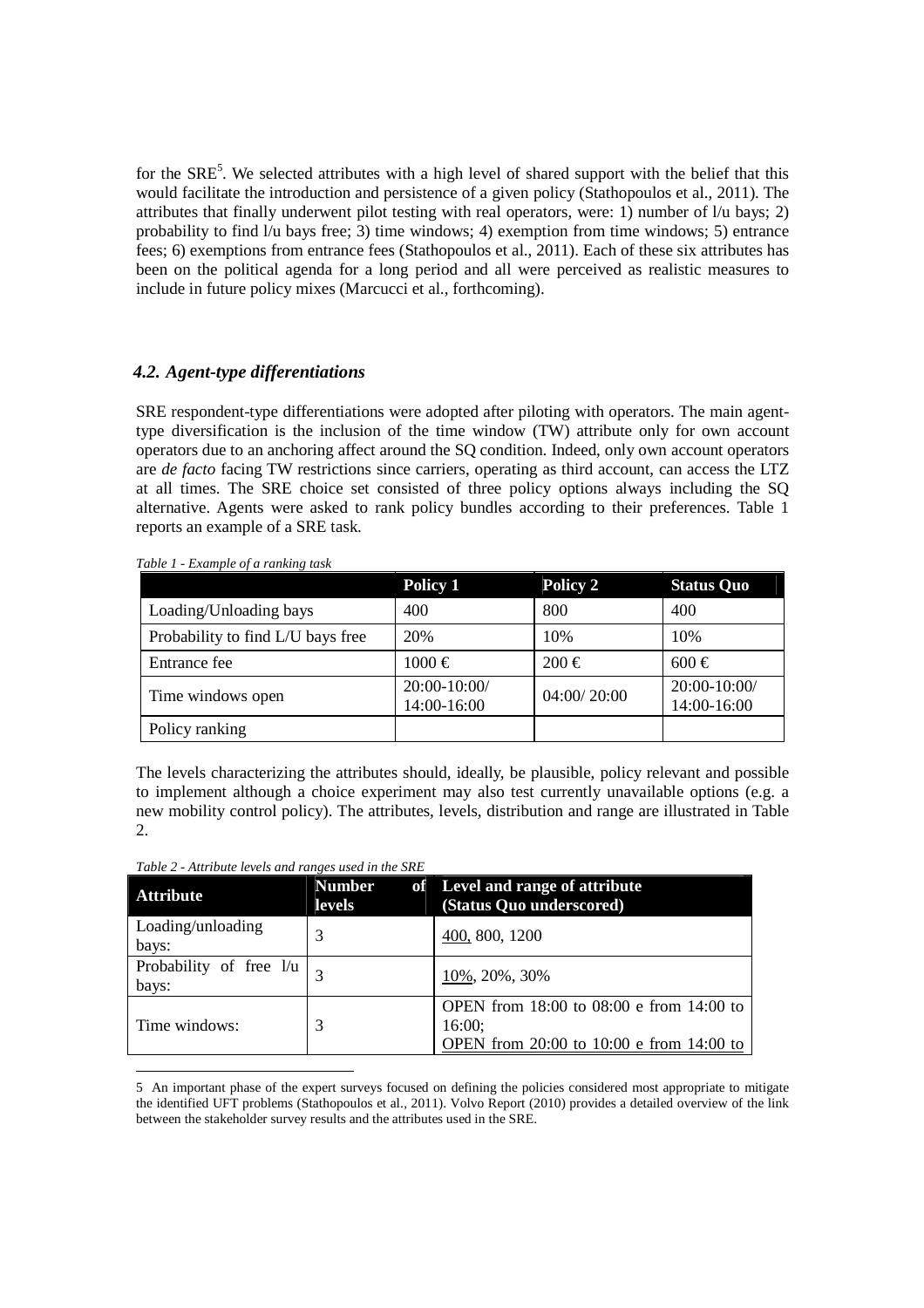|       | 16:00;<br><b>OPEN</b> from 04:00 to 20:00 |
|-------|-------------------------------------------|
| Fees: | 200€, 400€, 60€, 800€, 1000€              |

All attributes are characterized by at least three levels. This allows testing for potential non-linear effects that are of great importance in particular when evaluating policy reactions since there might be differentiated effects deriving from specific levels.

# *4.3. Data description*

-

The case study reported is part of a larger study partially financed by Volvo research foundation and MIUR concerning UFT policy definition and implementation.

The total number of interviews performed was 252 but only 229 were used since pilot interviews were discarded form final elaborations. Our sample consists of 73 own account, 90 retailers and 66 transport providers.

More in detail, we report the distribution of the 73 own account operators interviewed in 9 main macro freight sectors used in model estimation<sup>6</sup> (Figure 3).



*Figure 3: Own-account agent distribution by main freight sector* 

Note: The macro sectors reported are the following: 1) *food* (fresh, canned, drinks, tobacco, bars, hotels and restaurants); 2) *personal and house hygiene* (detergents, pharmaceuticals, cosmetics, perfumes, watches, barbers, etc.); 3) *stationery* (e.g. paper, newspapers, toys, books, CDs etc.); 4) *house accessories* (e.g. dish washers, computers, telephones, metal products etc.); 5) *car* 

 $<sup>6</sup>$  No operators belonging to sector 5 was interviewed and only one belonging to sector 8.</sup>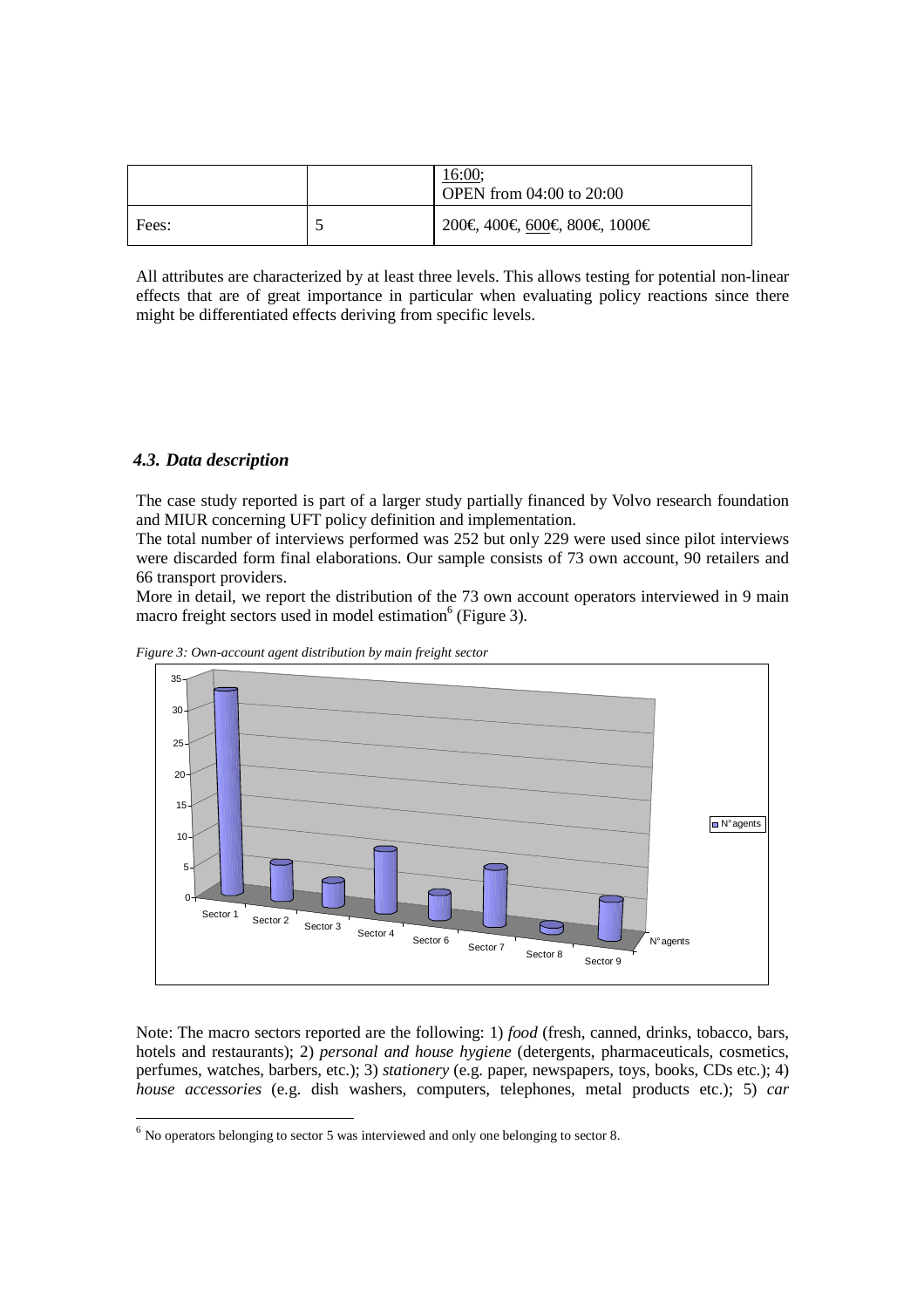*accessories* (e.g. vehicle components, vehicles, gasoline, etc.); 6) *services* (e.g. laundry, flowers, live animals, accessories and animal food, etc.); 7) *clothing* (cloth, leather, etc.); 8) *construction* (e.g. cement, scaffold, chemical products, etc.); 9) *other* (all that was not included in previous categories).

# 5. **Econometric results**

-

In this section we report the results, for own-account alone, of the models estimated using the data elicited via the SRE previously described. The reference model (M1) presents all attributes as linear and normalized to present the real measurement scale of the attribute. Further specifications report refinements with the intent of emphasizing the potential biases implicitly deriving from a simplified treatment of heterogeneity within the members belonging to this agenttype category<sup>7</sup>.

The estimation of a model 1 (M1), reported in Table 3, utilising just normalized variables provides no interesting results<sup>8</sup>. In fact, the statistically significant negative impact of loading and unloading bays (LB) on utility, when dealing with a linear variable passing from lower to a higher one is counter intuitive. The entrance fee (T) attribute has a significant coefficient with the expected sign. Effects coding of the variables is introduced in a subsequent specification of the model (M2) for two reasons. First, we would like to test for the presence of relevant nonlinearities in passing from one level to another given the discrete nature of variation of the levels of the attributes used. Second, effects coding avoids confounding the effect of the reference level with the overall mean of the estimated parameters at the cost of constraining their sum to be  $0^9$ . We report the results of a parsimonious model (M2) with effects coded variables and the number of levels

<sup>7</sup> Not even considering different utility specifications for each of the three member types considered would induce even greater biases. Due to lack of space we do not address this issue even if we are working on a companion paper specifically addressing this issue.

<sup>8</sup> A base model with an alternative specific constant fort the status quo was estimated and no particular difference was detected when compared to the model reported.

<sup>9</sup> On this, and more general estimation issues, please refer to Marcucci E., (2011) Scelte di trasporto e modelli a scelta discreta, Franco Angeli, Milano.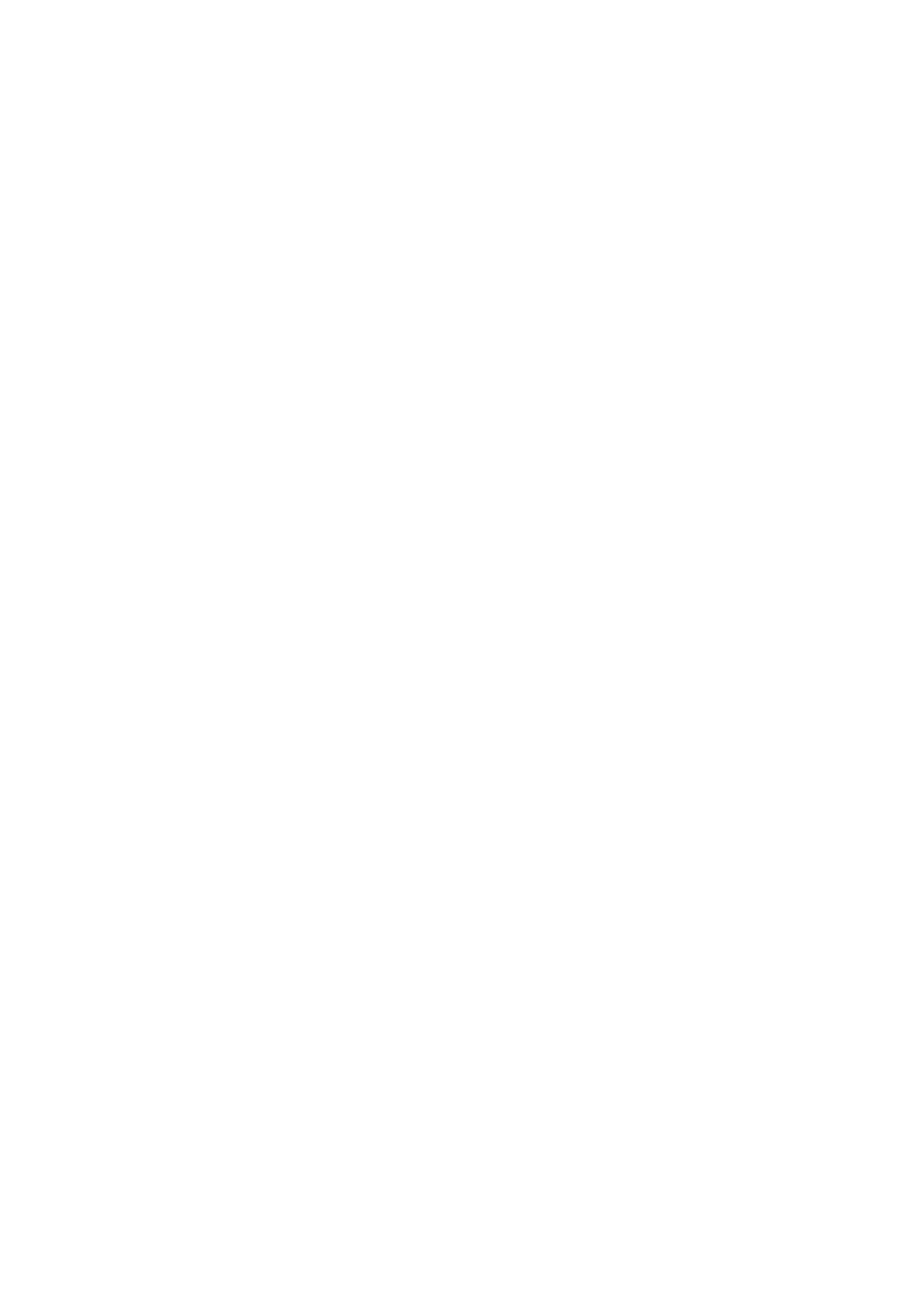#### *Table 3: Model estimates for M1- M5 10*

-

| M1  |                                                                                       | M2             |                | M <sub>3</sub> |                    | M4                                                                                                                                                                                                                                                                                                                                      |                                             | C1                    |               | C2              |                   |
|-----|---------------------------------------------------------------------------------------|----------------|----------------|----------------|--------------------|-----------------------------------------------------------------------------------------------------------------------------------------------------------------------------------------------------------------------------------------------------------------------------------------------------------------------------------------|---------------------------------------------|-----------------------|---------------|-----------------|-------------------|
|     | Var Coeff Var Coeff Var Coeff Var                                                     |                |                |                |                    | $\begin{array}{ccccccccc} & & & & & & & \textrm{C1} & & & & & \textrm{C2} \\ \textbf{Coeff} & & \textbf{Var} & & \textbf{Coeff} & & \textbf{Var} & & \textbf{Coeff} & & \textrm{Var} & & \textrm{Coeff} \\ & & & & & & & 0,079 \text{ L} \textrm{B} \textrm{23} & & & & \textrm{0, 609 L} \textrm{B} \textrm{23} & & & -0, \end{array}$ |                                             |                       |               |                 |                   |
| LB. | $-0.205$ LB2 $0.042$ LB23                                                             |                |                |                |                    |                                                                                                                                                                                                                                                                                                                                         |                                             |                       |               |                 | $-0.018$          |
|     | $-4.289$                                                                              |                | 0,601          |                |                    |                                                                                                                                                                                                                                                                                                                                         | 0.273                                       |                       | 1.814         |                 | $-0.089$          |
| ₽   | $-0.021$ LB3                                                                          |                | 0,103 P23      |                |                    | 0,452<br>0,425 P23<br>3,938                                                                                                                                                                                                                                                                                                             | $0,417$ P23<br>2,883<br>1,622 T1<br>10,501  |                       | $0,663$ $P23$ |                 | 0, 395            |
|     | $-0,468$<br>$-0,516$ P2<br>$-12,257$<br>$-12,257$<br>$-2,952$<br>$-2,952$<br>$-2,952$ |                |                |                |                    |                                                                                                                                                                                                                                                                                                                                         |                                             |                       | 2.952         |                 | 3.651             |
| T   |                                                                                       |                |                |                | 1,496 T1           |                                                                                                                                                                                                                                                                                                                                         |                                             |                       | 1,944 TI      |                 | 1,747             |
|     |                                                                                       |                |                |                | 12,006             | 12,006<br>1,119 T2<br>18,077<br>0,344 T3<br>2,796<br>-0,798 T4<br>1,796                                                                                                                                                                                                                                                                 |                                             |                       | 7,712         |                 | 15.846            |
| TW  | 0.354 P3                                                                              |                | 0.061 T2       |                |                    |                                                                                                                                                                                                                                                                                                                                         | 1,101 T2                                    |                       | 1,950 T2      |                 | 1,128             |
|     | 6,999                                                                                 |                | 0.837          |                |                    |                                                                                                                                                                                                                                                                                                                                         | 6,119                                       |                       | 0.872         |                 | 8.088             |
|     |                                                                                       | T1             | 1,399 T3       |                |                    |                                                                                                                                                                                                                                                                                                                                         | 0,442 T3                                    |                       | 0,454 T3      |                 | 0,141             |
|     |                                                                                       |                | 11,494         |                |                    |                                                                                                                                                                                                                                                                                                                                         |                                             |                       | 2,018         |                 | 0,884             |
|     |                                                                                       | T <sub>2</sub> | 1,124 T4       |                |                    |                                                                                                                                                                                                                                                                                                                                         | $2,112$<br>-0,905 T4<br>-5,510<br>-2,258 T5 |                       | $-1,232$ T4   |                 | $-0.902$          |
|     |                                                                                       |                | 11,080         |                |                    | $-6,785$<br>$-2,127$ TS<br>$-11,676$<br>$-1,270$ TW1<br>$-11,831$                                                                                                                                                                                                                                                                       |                                             |                       | $-5.546$      |                 | $-8,186$          |
|     |                                                                                       | T3             | 0.318 T5       |                |                    |                                                                                                                                                                                                                                                                                                                                         |                                             |                       | $-3,116$ T5   |                 | $-2,115$          |
|     |                                                                                       |                | 3,524          |                |                    |                                                                                                                                                                                                                                                                                                                                         | $-9,709$                                    |                       | $-8,909$      |                 | $-11.313$         |
|     |                                                                                       | T4             | $-0.870$ TW1   |                |                    |                                                                                                                                                                                                                                                                                                                                         | $-1,326$ TW1                                |                       | $-3,153$ TW1  |                 | $-0.280$          |
|     |                                                                                       |                | $-6,778$       |                |                    |                                                                                                                                                                                                                                                                                                                                         | $-1,360$ TW1<br>$-17,653$                   |                       | $-10,665$     |                 | $-2.713$          |
|     |                                                                                       | T5             | $-1.970$ TWO   |                |                    | 0,023 TWO<br>0,257<br>0,744 TW2                                                                                                                                                                                                                                                                                                         | 0,036 TWO<br>0,361<br>1,287 TW2             |                       | 0,303 TWO     |                 | $-0.115$          |
|     |                                                                                       |                | $-10,345$      |                |                    |                                                                                                                                                                                                                                                                                                                                         |                                             |                       | 1,583         |                 | $-1,206$          |
|     |                                                                                       |                | TW1 -0,933 TW2 |                |                    |                                                                                                                                                                                                                                                                                                                                         |                                             |                       | 0,395 TW2     |                 | 0,395             |
|     |                                                                                       |                | $-11,271$      |                |                    | 6,984                                                                                                                                                                                                                                                                                                                                   | 10,887                                      |                       | 0.560         |                 | 0.560             |
|     |                                                                                       |                |                |                |                    | TW0 0.039 LB23S1 0.318 LB23S1                                                                                                                                                                                                                                                                                                           | 1,299                                       | 0,364 LB23S1          |               | $-0,224$ LB2351 | 0,518             |
|     |                                                                                       |                |                | 0.606          |                    | 1,520                                                                                                                                                                                                                                                                                                                                   |                                             |                       |               | $-0.567$        | 2.265             |
|     |                                                                                       |                |                |                |                    | TW2 0.556 LB23S2 0,320 LB23S2                                                                                                                                                                                                                                                                                                           | 0,326 LB23S2                                |                       |               | 0,223 LB23S2    | 0,203             |
|     |                                                                                       |                |                | 8,940          |                    | 0.823                                                                                                                                                                                                                                                                                                                                   | 0,584<br>-0,537 LB23S3                      |                       |               | 0.309           | 0.393             |
|     |                                                                                       |                |                |                |                    | LB23S3 -0,473 LB23S3                                                                                                                                                                                                                                                                                                                    |                                             |                       |               | $-0,728$ LB23S3 | $-0,170$          |
|     |                                                                                       |                |                |                |                    | $-0.968$                                                                                                                                                                                                                                                                                                                                |                                             | $-0,590$              |               |                 | $-0,456$ $-0,373$ |
|     |                                                                                       |                |                |                |                    | LB23S7 0,320 LB23S7<br>0.962                                                                                                                                                                                                                                                                                                            |                                             | 0,396 LB23S7<br>0,944 |               | 1,062 LB23S7    | 0,102             |
|     |                                                                                       |                |                | P23S7          |                    |                                                                                                                                                                                                                                                                                                                                         |                                             |                       |               | 1,596           | 0.260<br>0,505    |
|     |                                                                                       |                |                |                |                    | 0,527 P23S7<br>1.837                                                                                                                                                                                                                                                                                                                    | 0,521 P23S7                                 |                       | 1.393         | 0,810 P23S7     | 1.581             |
|     |                                                                                       |                |                | <b>T1S7</b>    |                    | $-0.268$ TIS7                                                                                                                                                                                                                                                                                                                           | $0,967$<br>-0,263 TIS7<br>-0,691            | $-0.263$ TIS7         | $-0,649$ T1S7 |                 | $-0.045$          |
|     |                                                                                       |                |                |                | $-1.214$           |                                                                                                                                                                                                                                                                                                                                         |                                             |                       | $-1.441$      |                 | $-0.154$          |
|     |                                                                                       |                |                | <b>T2S1</b>    |                    | 0,144 T2S1                                                                                                                                                                                                                                                                                                                              | 0,204 T2S1                                  |                       | $-0.117$ T2S1 |                 | 0,181             |
|     |                                                                                       |                |                |                |                    | 1,096                                                                                                                                                                                                                                                                                                                                   | 1,047                                       |                       | $-0.450$      |                 | 1.153             |
|     |                                                                                       |                |                | <b>T2S2</b>    |                    | 0,410 7282                                                                                                                                                                                                                                                                                                                              |                                             | 0,496 7252            | 0,368 T282    |                 | 0,330             |
|     |                                                                                       |                |                |                |                    | 1,315                                                                                                                                                                                                                                                                                                                                   | 0,054                                       |                       | 0.557         |                 | 0.941             |
|     |                                                                                       |                |                | <b>T4S2</b>    |                    | $-0.537$ T4S2                                                                                                                                                                                                                                                                                                                           | $-0,612$ 7482                               |                       | $-0,710$ T452 |                 | $-0,583$          |
|     |                                                                                       |                |                |                |                    | $-1,615$                                                                                                                                                                                                                                                                                                                                | $-0,193$                                    |                       | $-1.117$      |                 | $-1.516$          |
|     |                                                                                       |                |                |                |                    | TW1S2 0,485 TW1S2                                                                                                                                                                                                                                                                                                                       |                                             |                       |               | 0,643 TW152     | 0,633             |
|     |                                                                                       |                |                |                |                    | 2.641                                                                                                                                                                                                                                                                                                                                   |                                             | 0,525 TW152<br>0,205  |               | 1,720           | 2.186             |
|     |                                                                                       |                |                | TW153          |                    | 1.153 TW153                                                                                                                                                                                                                                                                                                                             |                                             | 1,234 TW153           |               | 1,614 TW153     | 0.569             |
|     |                                                                                       |                |                |                |                    | 4.307                                                                                                                                                                                                                                                                                                                                   | 2,789                                       |                       |               | 1.987           | 2.415             |
|     |                                                                                       |                |                |                |                    | TW1S7 0.245 TW157                                                                                                                                                                                                                                                                                                                       |                                             | 0,243 TW157           |               | 0,197 TW157     | 0.204             |
|     |                                                                                       |                |                |                |                    | 1,516                                                                                                                                                                                                                                                                                                                                   | 0,883                                       |                       | 0.569         |                 | 1.120             |
|     |                                                                                       |                |                |                | TW2S1 -0.584 TW2S1 |                                                                                                                                                                                                                                                                                                                                         |                                             | $-0,600$ TW251        |               | $-1,522$ TW2S1  | 0, 213            |
|     |                                                                                       |                |                |                |                    | $-2,366$                                                                                                                                                                                                                                                                                                                                |                                             | $-3.499$              |               | $-3.050$        | 0.903             |
|     |                                                                                       |                |                |                |                    | TW2S2 -1,361 TW2S2                                                                                                                                                                                                                                                                                                                      |                                             | $-1,526$ TW2S2        |               | $-1,623$ TW2S2  | $-1,223$          |
|     |                                                                                       |                |                |                |                    | $-3.322$                                                                                                                                                                                                                                                                                                                                |                                             | $-0.165$              |               | $-1.955$        | $-2.920$          |
|     |                                                                                       |                |                |                |                    | TW2S7 -0,765 TW2S7                                                                                                                                                                                                                                                                                                                      |                                             | $-0.872$ TW2S7        |               | $-0,925$ TW257  | $-0,867$          |
|     |                                                                                       |                |                |                | $-2,189$           |                                                                                                                                                                                                                                                                                                                                         |                                             | $-2,260$              | $-1.179$      |                 | $-2,501$          |
|     |                                                                                       |                |                |                |                    | dev latent RE                                                                                                                                                                                                                                                                                                                           |                                             |                       |               | Prob LC         |                   |
|     |                                                                                       |                |                |                |                    | E01                                                                                                                                                                                                                                                                                                                                     | 0,391                                       |                       |               | PCL.            | 0,472             |
|     |                                                                                       |                |                |                |                    |                                                                                                                                                                                                                                                                                                                                         | 1,589                                       |                       |               |                 | 1.545             |
|     |                                                                                       |                |                |                |                    | E02                                                                                                                                                                                                                                                                                                                                     | 0,449                                       |                       |               | PC2             | 0,528             |
|     |                                                                                       |                |                |                |                    |                                                                                                                                                                                                                                                                                                                                         | 1,969                                       |                       |               |                 | 1.909             |
|     |                                                                                       |                |                |                |                    | E03                                                                                                                                                                                                                                                                                                                                     | 0.776                                       |                       |               |                 |                   |
|     |                                                                                       |                |                |                |                    |                                                                                                                                                                                                                                                                                                                                         | 2.573                                       |                       |               |                 |                   |
|     |                                                                                       |                |                |                |                    |                                                                                                                                                                                                                                                                                                                                         |                                             |                       |               |                 |                   |
| LL. | $-1062$                                                                               |                | $-964$         |                | $-937$             |                                                                                                                                                                                                                                                                                                                                         | $-922,42$                                   |                       | $-822$        |                 |                   |
| Par | $4 -$                                                                                 |                | 10             |                | 23                 |                                                                                                                                                                                                                                                                                                                                         | 26                                          |                       | 47            |                 |                   |
|     | N. obs. 1270                                                                          |                |                |                |                    |                                                                                                                                                                                                                                                                                                                                         |                                             |                       |               |                 |                   |

 $10$  To facilitate the interpretation of variables and results, rather than explaining the meaning of each variable we report the logic adopted in assigning the labels. The basic attributes are loading and unloading bays (LB), probability of finding the free (P), access tariff (T) and time windows (TW). The levels of the attributes are reported next, thus LB2 represent the second level of the loading bays attribute and LB23 the second and third level. When reporting sector specific results we indicate the sector last. LB23S2 thus signifies the coefficient of the loading and loading bay attribute for both the second and third level for the second freight sector. All the models reported passed a log likelihood ratio test when comparing a restricted versus unrestricted model test. Detailed results are not reported to space limitations but are available from Authors upon request.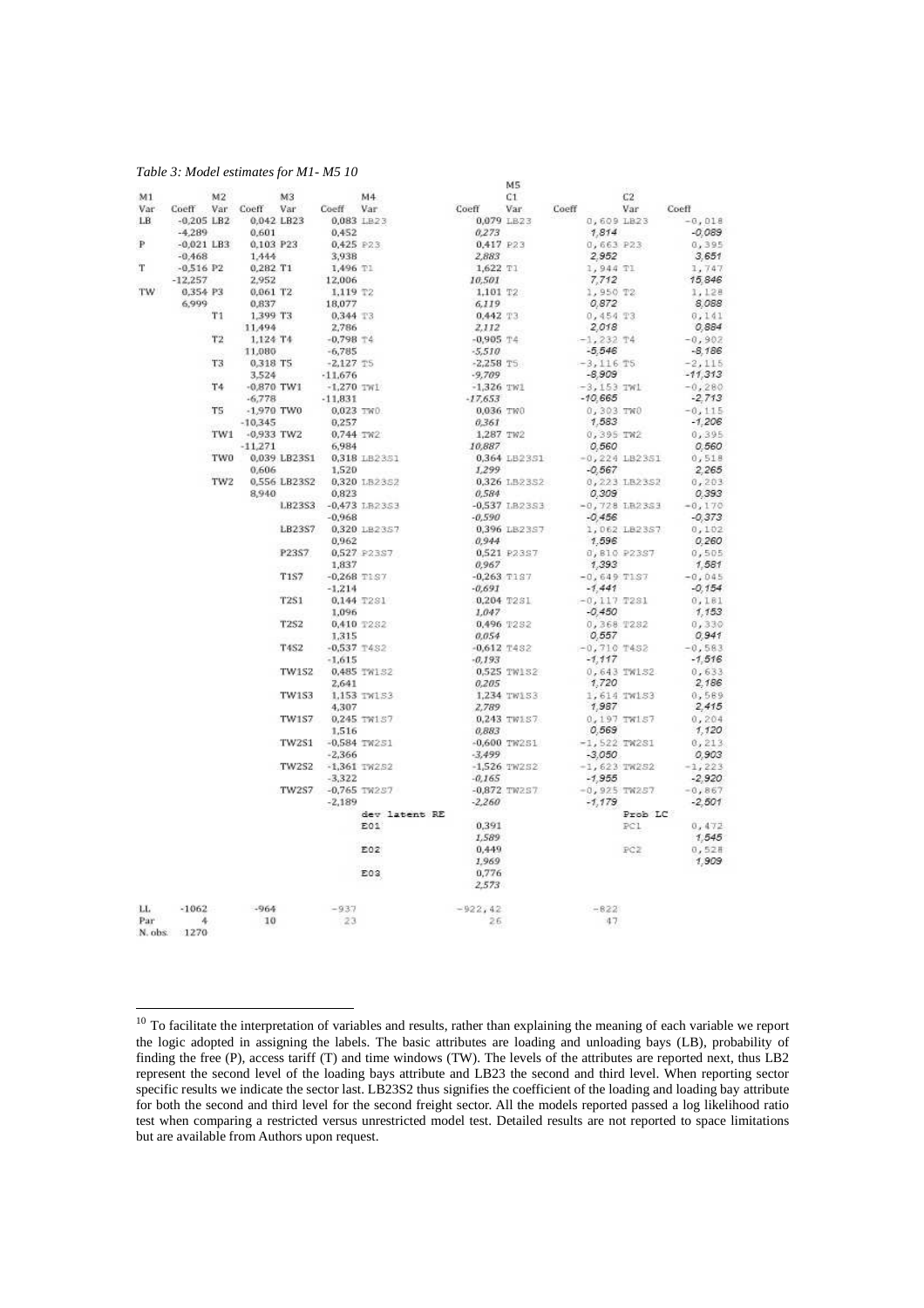reduced only to the significant ones<sup>11</sup>. Looking at time window sensitivity there is a notably larger negative coefficient associated with the most unfavourable condition while obtaining the more favourable time window yields less utility. This indicates an asymmetry in preferences where own account operators are generally more reluctant to accept deteriorated conditions than they are interested in obtaining improvements. Considering the entrance fare each of the coefficients are both statistically significant and different from one another thus indicating a differentiated response to equally distanced level of variation. This can be observed in Figure 4.





After various attempts of reconciling parsimony and detail in explanation, other explanatory variables pertaining to the specific freight sector considered were introduced in M3. Several of the different sectors of operation appear to have a statistically relevant impact on sensitivities: P which on average has, for the second and third level of the variable, a mean positive impact of 0.425 instead increases to 1.052 for operators in the garment sector  $(S7)^{12}$ . Considering TW1, a more restrictive level with reference to the status quo, that, on average, has a negative impact of - 1,270 whereas for S2 is equal to -0,785 and -0,117 for S3 and -1,025 for S7. Given the heterogeneous impact of the variable on the overall choice probability it should be expected that a given policy will provoke a differentiated reaction in the 3 sectors with respect to the average response. Similar effects are detectable for a more accommodating TW level (TW2) for S1, S2 and S7. The average 0,744 positive impact drops to 0,160 for S1 and becomes non perceptible for S2 and S7. These considerations suggest great attention when evaluating sector impacts of onesize-fits-all time windows policy.

We also test for the presence of latent factors explaining heterogeneity in preferences by estimating an error component specification that also accounts for the panel structure of the data employed (M4). The model testifies for the presence of such latent constructs that explain heterogeneity in preferences due to correlation among utilities across repeated alternatives. The model fit improves substantially over the previous specifications; no evident

-

<sup>&</sup>lt;sup>11</sup> The level 2 (400) and 3 (800) for the loading bays attribute (LB) were considered as having the same impact on choice given the first results in estimating M1. Consequently we created a new variable denominated LB23 comprising both cases. The same was done for the probability (P) of finding the LB free thus creating the new variable P23.

<sup>&</sup>lt;sup>12</sup> It is important to recall that the variables are effects coded and in order to interpret the coefficients correctly one has to add the value of the base variable (e.g.  $P23 = 0.425$ ) to that of the sector influence (e.g.  $P23S7 = 0.527$ ) to obtain the final value of the impact the variable has on utility (1,052).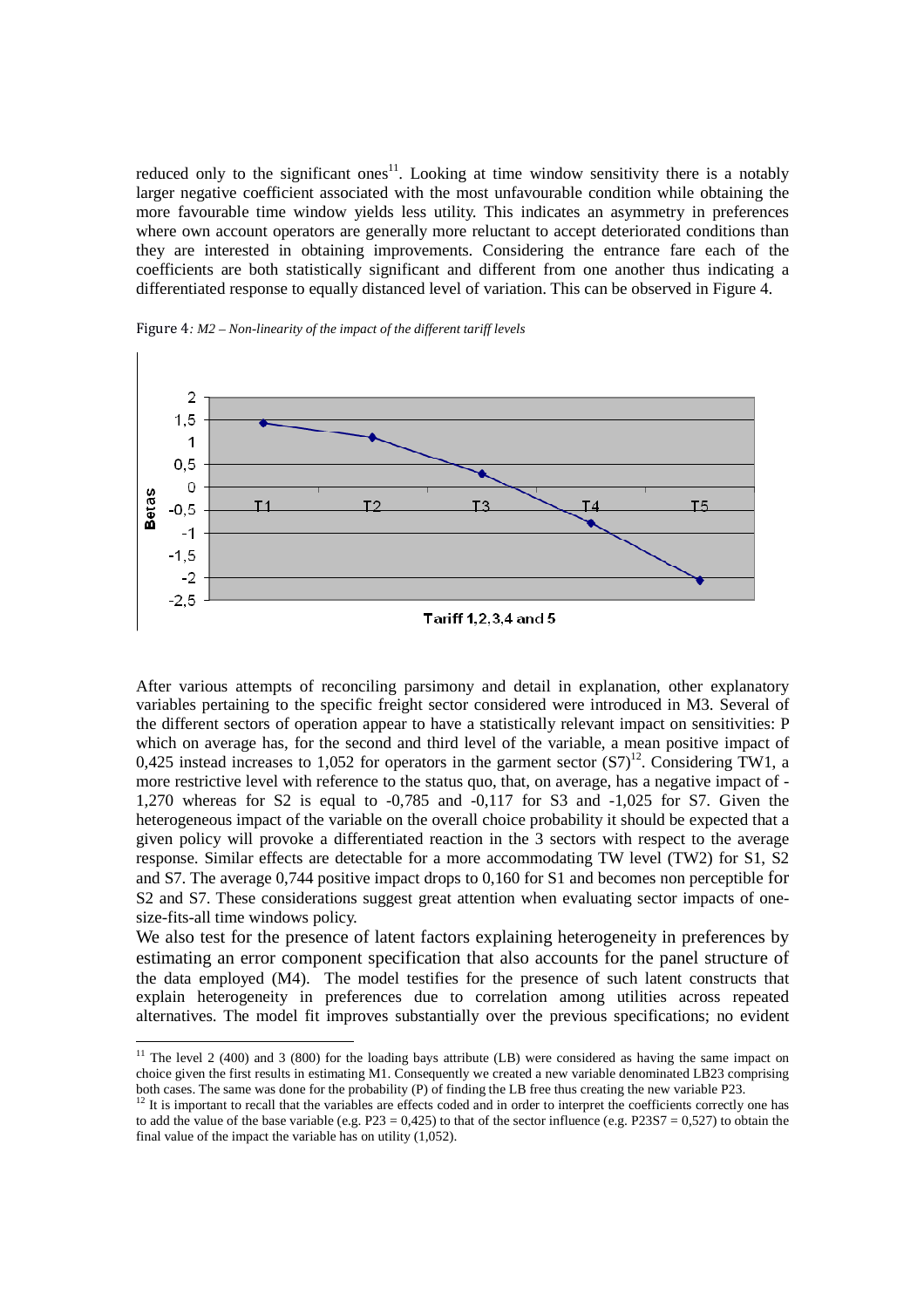differences are detected in the non-linear effects for the T attribute (comparison not reported) while the TW attribute shows a statistical difference (given an overall non-linear effect) in how own-account agents evaluate potential deterioration of the TW attribute. The effect, of a restriction in the TW attribute is in fact larger than in M2 compared to the same estimated value in M3 and M4.

The same specification used for (M4) is employed to search for heterogeneity in the attribute coefficients by using a discrete mixing model (Latent Class –LC–) (M5) where we assume that individual behaviour depends on observable attributes and on latent heterogeneity that varies with factors that are unobserved by the analyst. Heterogeneity is introduced by different class probabilities and analysed through a model of discrete parameter variation assuming that individuals are implicitly sorted into a set of classes but where the analyst knows not which individual belongs to which class. The best results are obtained with a 2-class specification. Looking at the results obtained with this better fitting model one realizes that, with an almost proportional and statistically significant probability of belonging to one of the two classes, the impact of a restrictive time window policy that were very similar for M3 and M4 and not too different for M2, *de facto*, should be interpreted as an average of two quite distinct values (-3,153 for class 1 and -0,28 for class 2). Instead the views of improved time windows converges for the two classes (equal to 0,395). Similar considerations under this respect can be drawn concerning a potential increase (T4 and T5) in the level of the tariff charged for entering the LTZ from the current level. In fact, the impact of T4 and T5 on utility is, on average, respectively equal to - 0,858 and -2,119 in M2, M3 and M4. These values may however mask an underlying difference in the perceptions of an increase from the fourth to the highest value. In particular, in the first class of respondents, the disutility increases from -1,2 to -3,1 for the highest fee, compared to a disutility increasing from -0,9 to -2,1 in the second. From these considerations one can infer that the first class has a considerably greater sensitivity to tariff increases and time windows restrictions compared to the second.

Notwithstanding the interesting analysis just discussed, an informative comparison among the different estimates produced in the different models reported need to be performed to circumvent the possible differences in scale across models. Willingness to pay (WTP) and willingness to accept (WTA) measures are used to pursue this objective. It is important to clarify that it is our intention to preserve the richness of the results obtained in terms of non-linearity discovered in passing from one attribute level to the other. These considerations are particularly important for T (5 levels  $-4$  variations) and TW (3 levels  $-2$  variations). It is important to clarify that since we have only ameliorative variations, with respect to the *status quo* level, for both LB and P in the case of reductions of T levels, in order to interpret the meaning of the coefficients one has to imagine that the value derived represents (in order to have a trade off of some sort) the amount of money the agent would be willing to receive for not having potentially benefited from the increase in the level of the beneficial attribute under consideration.

| Tuble $4 - W11$ and $W1A$ for m <sub>2</sub> , m <sub>4</sub> , m <sub>2</sub> C1 and m <sub>2</sub> C2 |      |       |     |              |        |        |      |         |     |       |           |         |     |       |    |           |
|---------------------------------------------------------------------------------------------------------|------|-------|-----|--------------|--------|--------|------|---------|-----|-------|-----------|---------|-----|-------|----|-----------|
|                                                                                                         | M3   |       |     |              | M4     |        |      | M5 - C1 |     |       |           | M5 - C2 |     |       |    |           |
|                                                                                                         |      | тρ.   | T4  | т5           |        | т      | Τ4   | T5      |     | т۶    | Τ4        | T5      |     | Т2    |    | T5.       |
| LE23                                                                                                    | -11  | $-15$ |     |              | $-10$  | -14    |      |         | -63 | $-62$ | 99        | 39 I    |     |       | -4 | -2        |
| P <sub>23</sub>                                                                                         | -57  | -76   | 107 | 40           | -51    | -76    | 92   | 37      | -68 | -68   | 108       | 43 I    | -45 | $-70$ | 88 | -37       |
| ITW1                                                                                                    |      | 227   |     | $-318 - 119$ | 164    | 241    | -293 | -117 l  | 324 | 323   | -512 -202 |         | -32 | 50    |    | $-62 -26$ |
| ITW2                                                                                                    | -100 | -133  | 187 | 70           | $-172$ | $-230$ | 322  | 121     | -41 | -40   | 64        | 25      | -45 | $-70$ | 88 | 37        |

*Table 4 – WTP and WTA for M3, M4, M5C1 and M5C2* 

The analysis of table 4 is very useful for identifying both the most relevant attributes for the agents interviewed as well as the potential biases induced by an inadequate treatment of the heterogeneity in the attributes considered and the non linear effect in passing from one tariff level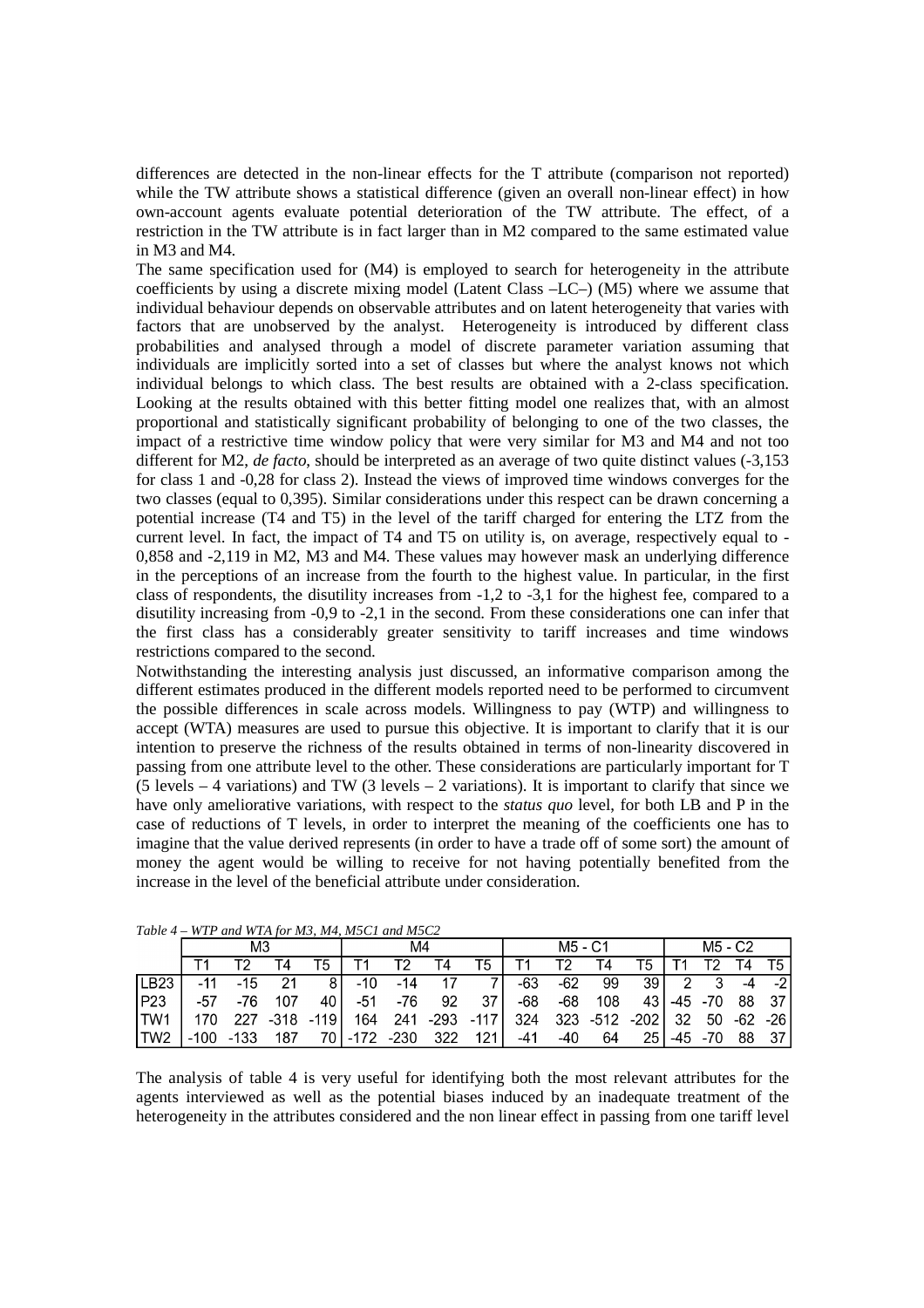to another. In fact, in M3 the WTP for an extra 200 LB when starting from a tariff of 600 $\in$  and increasing it to 800€ is 21€ per year whereas this drops to 8€ per year if the starting tariff is 800€ and is raised to 1.000€. On the other hand, using M3 estimates, would need a compensation of 15€ for not receiving a potential increase of 200 IB when the tariff is reduced from 600€ to 400€ while it is 11€ when the starting tariff is 400€ and is reduced to 200€. Analogous considerations can be performed for all the other attributes and model specifications. Analysing the results reported indicates that there are some important variations in estimates according to which model specification is used but, on the other hand, there are also some stable indications. In particular, it is quite clear that TW are, in general, valued more than LB and P. Moreover, restrictive measures (TW1) have, in general, a greater impact than accommodating ones (TW2). These results are in line with previous results obtained with the same dataset. For the purpose of the present analysis it is worthwhile comparing the different over or under estimations for each attribute and level considered depending on the given model specification used. In so doing we compare the results obtained with the best fitting model estimated (LC with 2 classes) and the other models. With the intent of facilitating the comparison we report below the percentage variations alone. To focus the comparison we illustrate only the percentage WTP variations between M4 and M5.



*Figure 5: Percentage variations in WTP and WTA between M4 and M5* 

Analysing the figure above it is clear that the presence of two latent classes has quite relevant implications in general with respect to the average values of M4 but this is much more pronounced with reference to the LB attribute and less so for P. Notwithstanding the relative biases among the models reported and their implications in terms of policy definition, the magnitude of the WTP/WTA indicates that the most important attributes are TW1, TW2 and P. These considerations are crucial in devising intervention policies since the only infrastructural variable (LB) seems to play a relatively minor role thus suggesting that local policy makers have relatively inexpensive but powerful ways to intervene to influence own –account operators' behaviour. The results reported show how important and potentially valuable a small investment in applied research can be. Knowledge about specific characteristics helps devising appropriate and focused policies to achieve the desired objectives.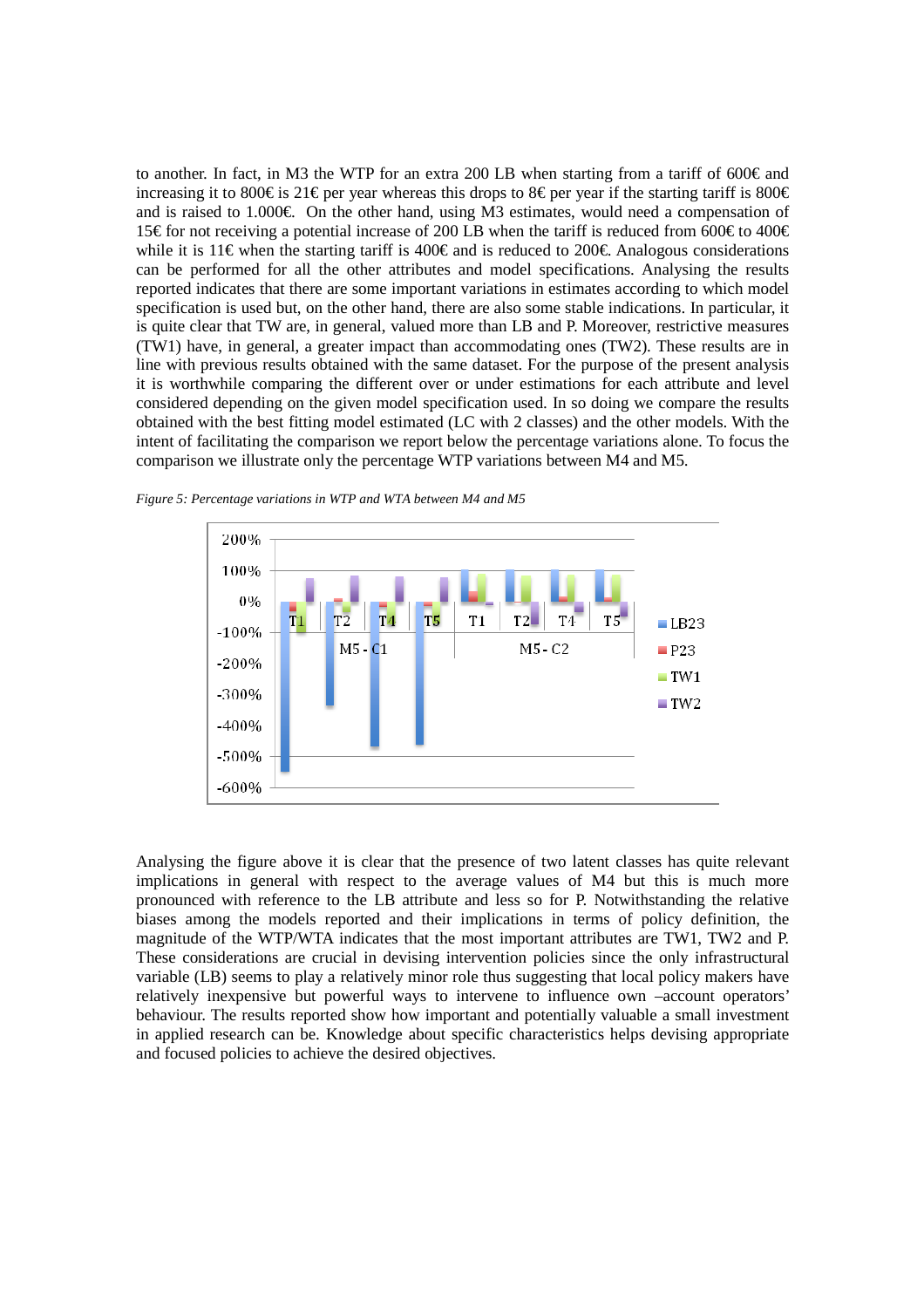### 6. **Summary, conclusions and future research**

This paper has reported the results of a stated ranking exercise performed within Rome's LTZ own-account operators. The main objective of the paper is to underline the role that an appropriate treatment of heterogeneity might have in defining UFT policies and the need to develop sector specific analysis and policies. Local policy makers tend to intervene, for various reasons, with policies that assume homogeneity in reactions to the policy implemented. On the contrary the analysis performed on our data shows that there is relevant heterogeneity in agents preferences not only among the different agent-type considered but also within a single specific category (own-account). Several indications point towards the fact that we should expect differentiated responses to one single policy both in terms of latent classes (M5) as well as in terms of the freight sector involved (M3 and M4).

As for future research we are going to work on 2 companion papers adopting a similar approach but dealing with different agent-type, namely: transport providers and retailers. Subsequently we would like to develop a behaviourally more sophisticated model were we analytically model, following the approach developed in Sydney by Hensher and Puckett in this field, the interaction process whereby we study on which policy intervention two agent-types are going to converge if asked to express a preference.

UFT is surely an interesting field of research, especially when considering the strategic role city and city development play in fostering economic growth, but also a daunting one given all the complex and interrelated economic relations characterising it. However, if one thing has clearly emerged from our research is that ignorance of agents' preferences in UFT is *not* bliss.

#### 7. **Bibliographical references**

- Danielis, R., E. Maggi, L. Rotaris, and E. Valeri (2011), "La logistica urbana delle merci a Roma" in XXXII Conferenza italiana di Scienze regionali, conference proceedings, www.aisre.it.
- Danielis, R., Rotaris, L., Marcucci, E. (2010) "Urban freight policies and distribution channels: a discussion based on evidence from Italian cities", European Transport/Trasporti Europei 46: 114 - 146.
- de Jong, G., Ben-Akiva, M., (2007) "A micro-simulation model of shipment size and transport chain choice" Transportation Research Part B, 41, 950-965.
- Filippi, F., Campagna, A., (2008). Indagine sulla distribuzione delle merci a Roma, nell'ambito dello Studio di settore della mobilità delle merci a Roma. CTL: Centre for studies on Transport and Logistics and ATAC: Agency of mobility of Rome's municipality.
- Gray, R. (1982), "Behavioural Approaches to Freight Transport Modal Choice", Transport Reviews, 2(2), pp. 161-184.
- Hensher, D.A., Figliozzi, M.A., (2007) "Behavioural insights into the modelling in freight transportation and distribution system – guest editorial" Transportation Research Part B, 41, 921–923.
- Liedtke, G., and H. Schepperle (2004) Segmentation of the Transportation Market with Regard to Activity– based Freight Transport Modelling, International Journal of Logistics: Research and Applications, Vol. 7, No. 3, pp. 199-218
- Marcucci E., (2011) Scelte di trasporto e modelli a scelta discreta, Franco Angeli, Milano.
- Marcucci E., Gatta V., Stathopoulos A., Valeri E., (forthcoming), "Analysing Interaction in Urban Freight Distribution: the case of Rome", Marcucci E., (Guest editor), "Stated Preference Methods for Transport Choice Analysis", Italian Journal of Regional Science Association.

Ogden, K.W., 1992. Urban goods movement: a guide to policy and planning. Ashgate, Aldershot, UK.

Puckett, S. M., and Greaves, S. (2009). "Estimating Policy-Induced Changes in Freight Vehicle Emissions in Sydney." Institute of Transport and Logistics Studies Working Paper, The University of Sydney.